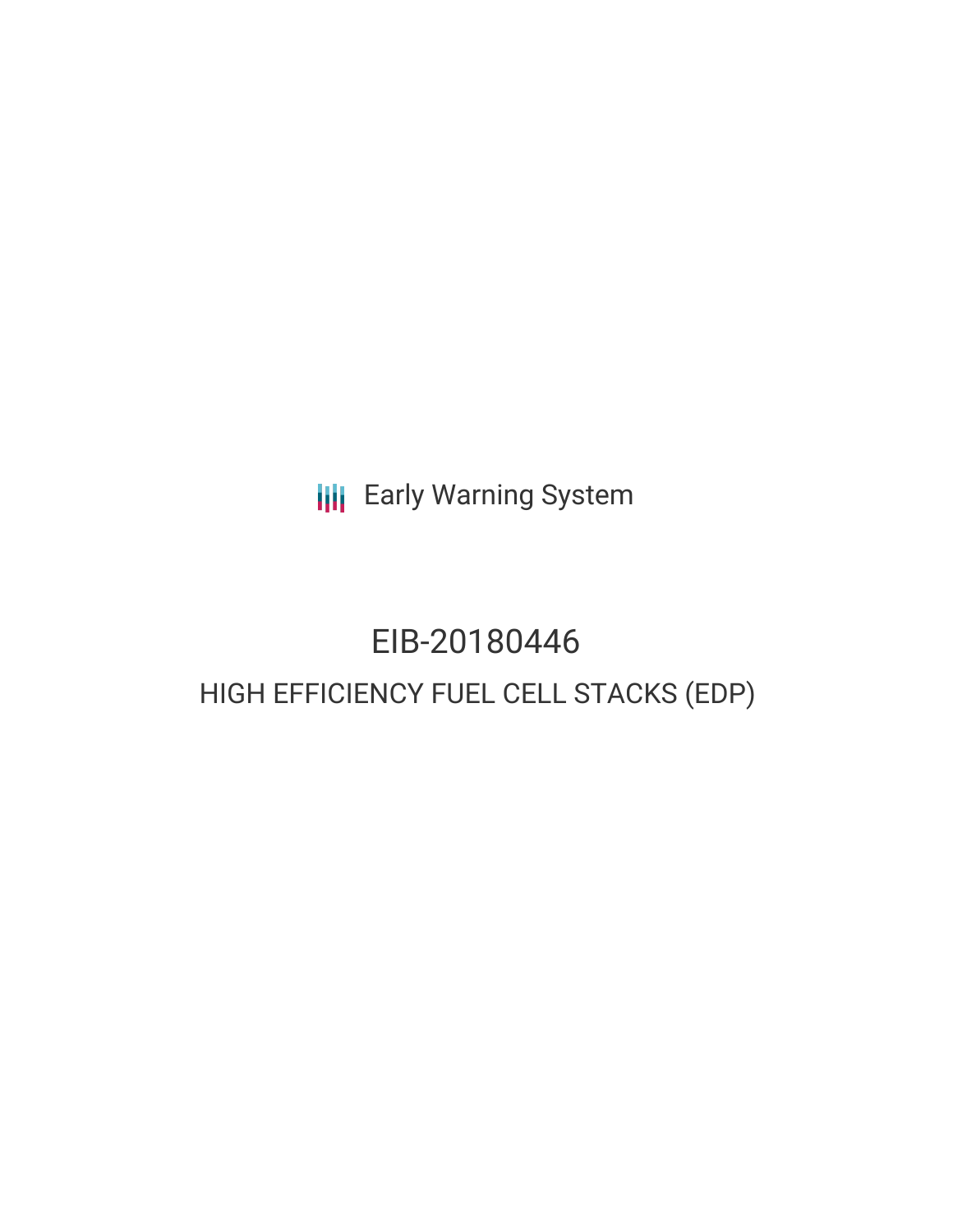

#### **Quick Facts**

| <b>Countries</b>               | Estonia, Finland               |
|--------------------------------|--------------------------------|
| <b>Financial Institutions</b>  | European Investment Bank (EIB) |
| <b>Status</b>                  | Approved                       |
| <b>Bank Risk Rating</b>        | U                              |
| <b>Voting Date</b>             | 2018-12-19                     |
| <b>Borrower</b>                | AS ELCOGEN                     |
| <b>Sectors</b>                 | Industry and Trade             |
| <b>Investment Type(s)</b>      | Loan                           |
| <b>Investment Amount (USD)</b> | $$13.66$ million               |
| <b>Project Cost (USD)</b>      | \$37.58 million                |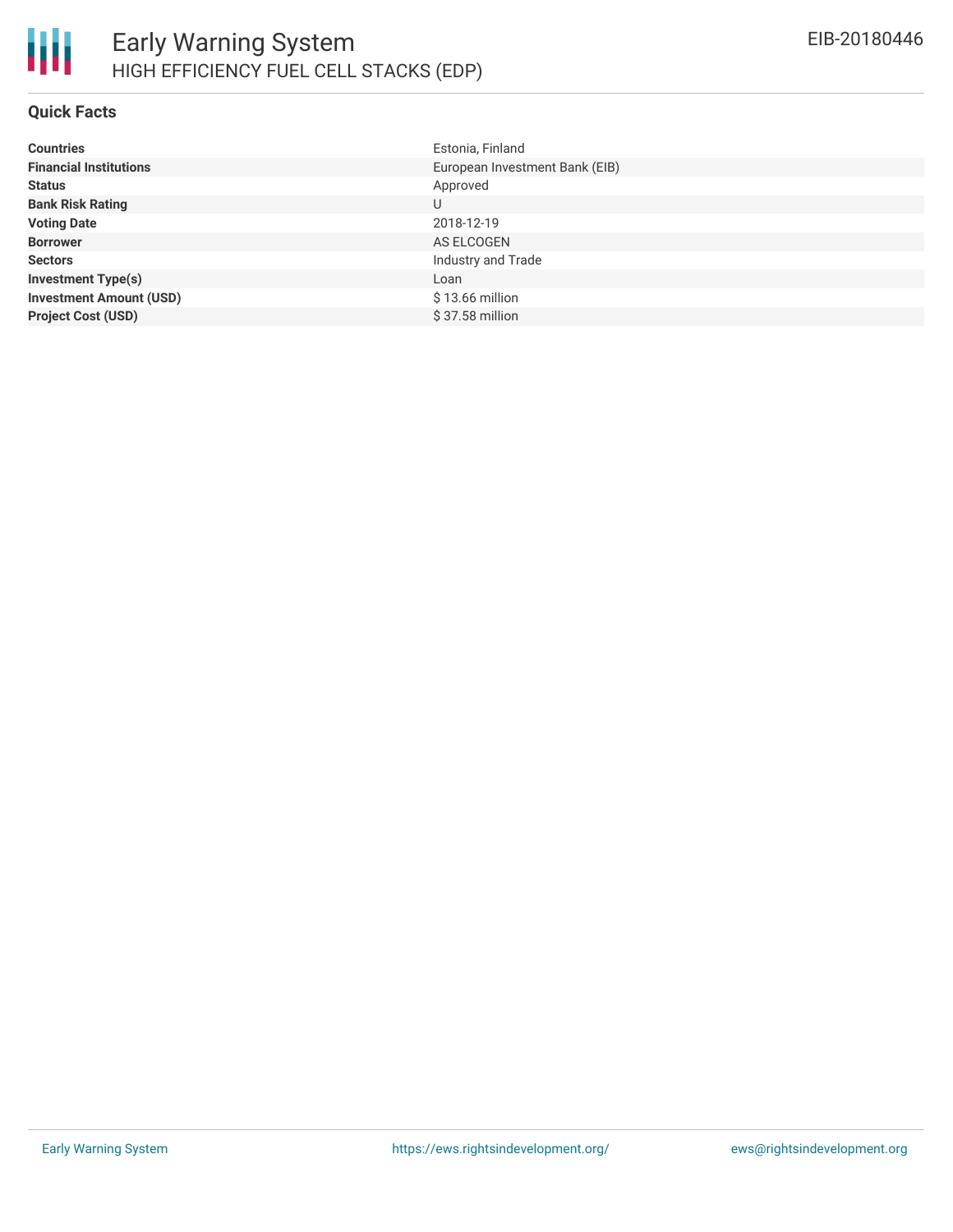

# **Project Description**

This project provides financing to Elcogen AS for research and development and to scale up manufacturing of their technology for solid oxide fuel cells.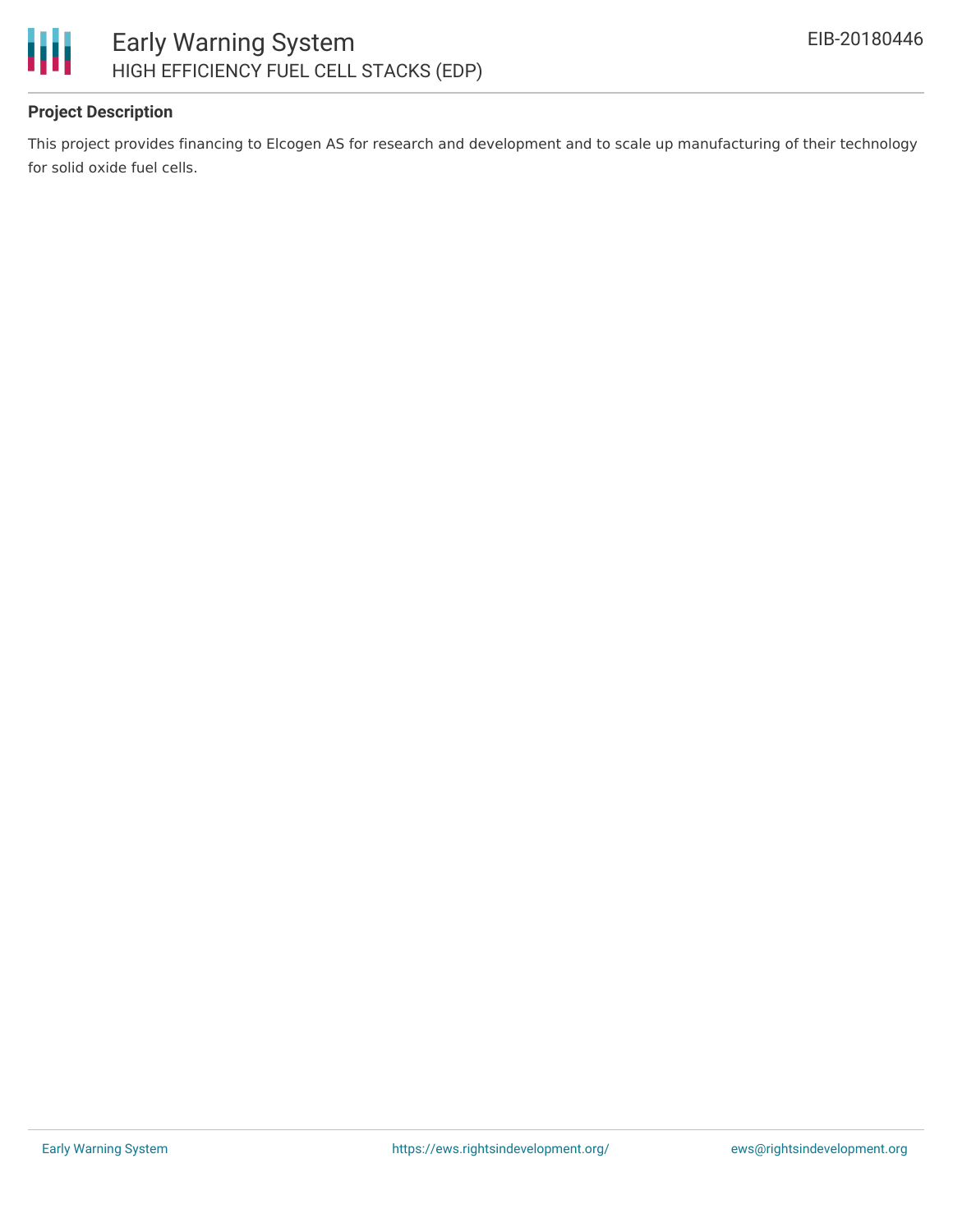## 圃 Early Warning System HIGH EFFICIENCY FUEL CELL STACKS (EDP)

#### **Investment Description**

European Investment Bank (EIB)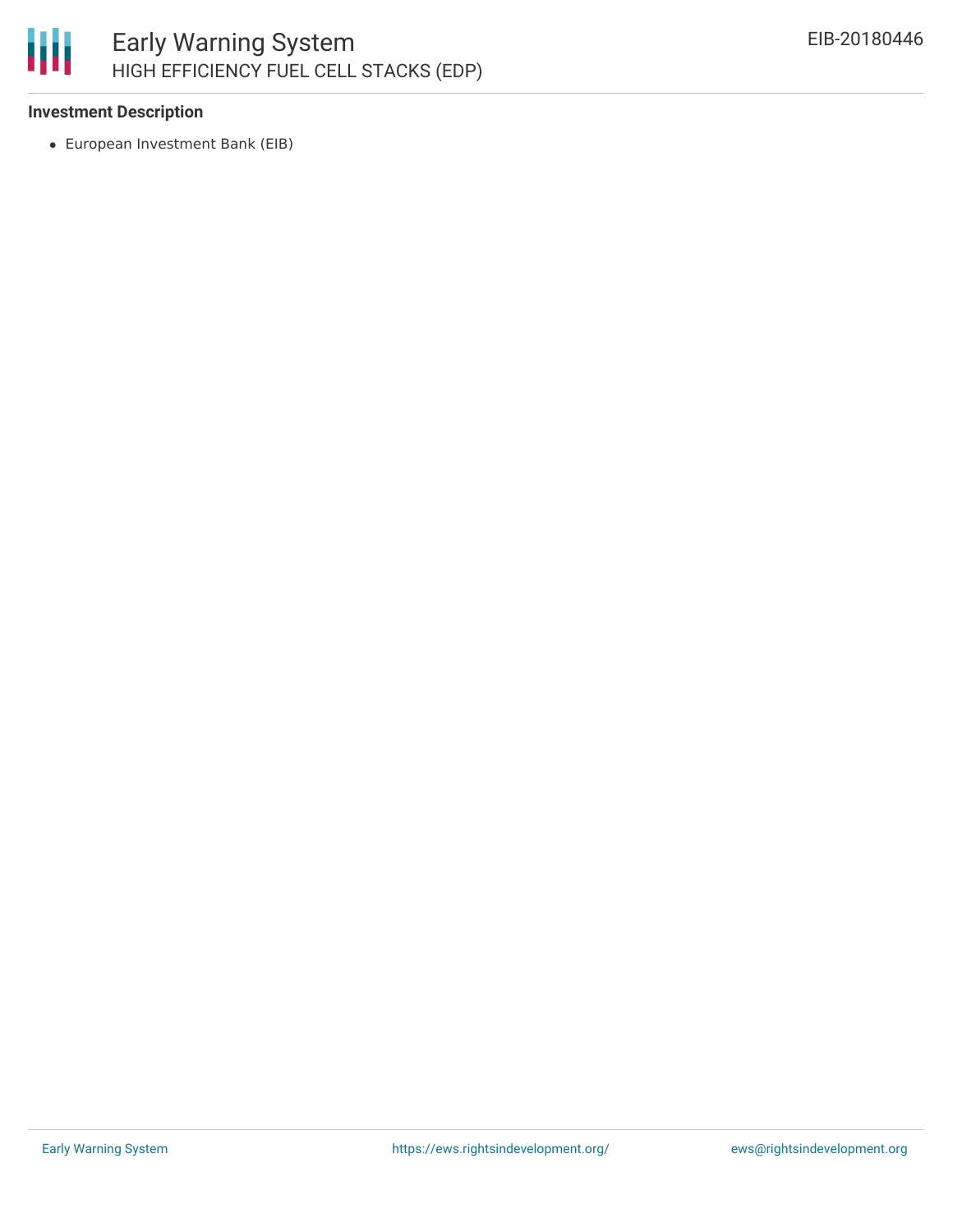

# Early Warning System HIGH EFFICIENCY FUEL CELL STACKS (EDP)

| <b>Private Actor 1</b>   | <b>Private Actor</b><br>Role | <b>Private Actor</b><br>Sector | <b>Relation</b> | <b>Private Actor 2</b> | <b>Private Actor</b><br>2 Role | <b>Private Actor</b><br>2 Sector |
|--------------------------|------------------------------|--------------------------------|-----------------|------------------------|--------------------------------|----------------------------------|
| $\overline{\phantom{0}}$ |                              | $\sim$                         | $\sim$          | Elcogen AS             | Client                         | $\overline{\phantom{a}}$         |